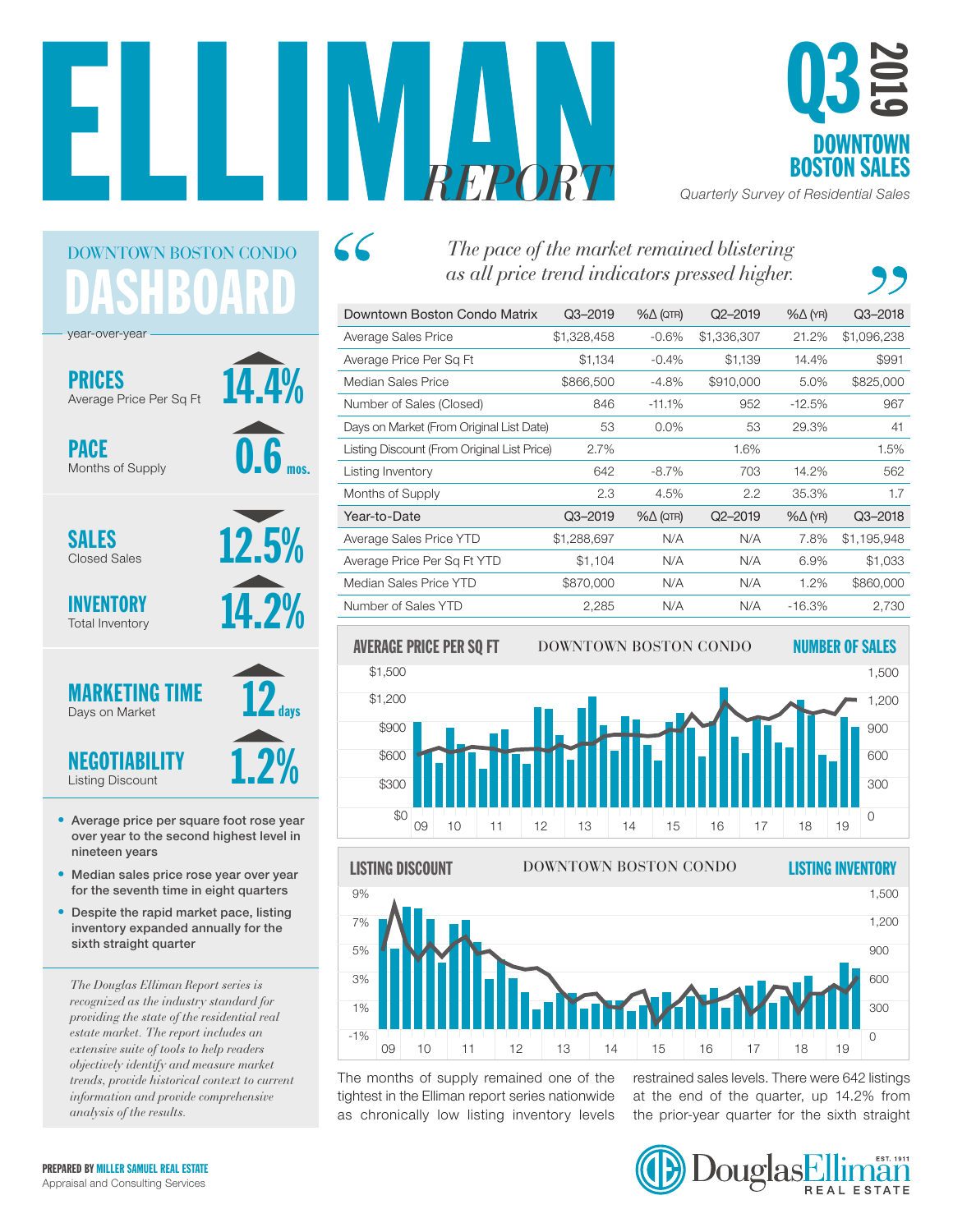quarterly rise. The number of sales declined by 12.5% to 846 over the same period and was the fourth consecutive quarterly decline. More than half the sales were sold within thirty days, and nearly 84% of all sales occurred within 90 days. The lack of supply restrained sales and pressed prices higher. Months of supply, the number of months to sell all inventory at the current rate of sales was 2.3 months, the same



#### **CONDO** Downtown Boston by **NEIGHBORHOOD** UR. 60 y \$1,700  $\bullet$ \$1,900 \$2,000 0 \$1,500 \$1,600 \$1,700 **3,500 A** 300 A 300 A 300 A 300 A 300 A 300 A 300 A 300 A 300 A 300 A 300 A 300 A 300 A 300 A 300 A 300 A 300 A 300 A 300 A 300 A 300 A 300 A 300 A 300 A 300 A 300 A 300 A 300 A 300 A 300 A 300 A 300 A 300 A 300 A 300 A 30

80

50

150

100<br>100

150

100

40









AVERAGE PRICE

\$1,000

\$1,400 \$1,600

\$1,800

\$1,800

\$640

\$800

\$2,000

as the average rate of the past decade. The brisk pace of the market has remained in place since the financial crisis a decade ago. The average price per square foot rose 14.4% to its second-highest level on record of \$1,134 based on more than nineteen years of data. Median sales price rose 5% to \$866,500, and average sales price surged 21.2% to \$1,328,458 respectively from the same period last year.

*The coverage of the Downtown Boston housing market is the newest addition to the expanding Elliman Report series that began in 1994. More than thirty U.S. housing markets are independently analyzed by Miller Samuel Real Estate Appraisers to provide you timely, comprehensive, and objective insights.*

| Luxury Condo Matrix                         | Q3-2019     | $% \triangle (QTR)$ | $Q2 - 2019$ | $% \triangle (YR)$ | $Q3 - 2018$ |
|---------------------------------------------|-------------|---------------------|-------------|--------------------|-------------|
| Average Sales Price                         | \$4,551,782 | 3.6%                | \$4,395,698 | 36.3%              | \$3,340,388 |
| Average Price Per Sq Ft                     | \$1,970     | 0.3%                | \$1,965     | 27.8%              | \$1,541     |
| Median Sales Price                          | \$4,250,000 | 21.1%               | \$3,510,300 | 55.1%              | \$2,740,000 |
| Number of Sales (Closed)                    | 85          | $-12.4%$            | 97          | $-12.4%$           | 97          |
| Days on Market (From Original List Date)    | 87          | 22.5%               | 71          | 4.8%               | 83          |
| Listing Discount (From Original List Price) | 2.4%        |                     | 2.7%        |                    | 3.8%        |
| Listing Inventory                           | 114         | 37.3%               | 83          | $-22.4%$           | 147         |
| Months of Supply                            | 4.0         | 53.8%               | 2.6         | $-11.1%$           | 4.5         |
| Entry Threshold                             | \$2,650,000 | 6.0%                | \$2,500,000 | 37.7%              | \$1,925,000 |

| <b>Back Bay Condo Matrix</b>                | Q3-2019     | $% \triangle (QTR)$ | Q2-2019     | $% \triangle (YR)$ | Q3-2018     |
|---------------------------------------------|-------------|---------------------|-------------|--------------------|-------------|
| Average Sales Price                         | \$2,375,742 | 29.7%               | \$1,831,606 | 25.7%              | \$1,890,549 |
| Average Price Per Sg Ft                     | \$1,665     | 11.4%               | \$1,495     | 15.1%              | \$1,447     |
| Median Sales Price                          | \$1,575,000 | 43.3%               | \$1,099,000 | 34.0%              | \$1,175,000 |
| Number of Sales (Closed)                    | 135         | 15.4%               | 117         | 12.5%              | 120         |
| Days on Market (From Original List Date)    | 45          | $-25.0%$            | 60          | $-16.7%$           | 54          |
| Listing Discount (From Original List Price) | 3.7%        |                     | 1.5%        |                    | 2.7%        |
| Listing Inventory                           | 120         | $-6.3%$             | 128         | 22.4%              | 98          |
| Months of Supply                            | 2.7         | $-18.2%$            | 3.3         | 8.0%               | 2.5         |
| Beacon Hill Condo Matrix                    | Q3-2019     | $% \triangle (QTR)$ | Q2-2019     | $% \triangle (YR)$ | Q3-2018     |
| Average Sales Price                         | \$1,178,348 | $-34.6%$            | \$1,802,593 | $-8.4%$            | \$1,286,415 |
| Average Price Per Sq Ft                     | \$1,192     | $-19.8%$            | \$1,487     | $-3.3%$            | \$1,233     |
| Median Sales Price                          | \$957,000   | 7.8%                | \$888,000   | 36.9%              | \$699,000   |
| Number of Sales (Closed)                    | 50          | $-19.4%$            | 62          | 42.9%              | 35          |
| Days on Market (From Original List Date)    | 58          | 16.0%               | 50          | 65.7%              | 35          |
| Listing Discount (From Original List Price) | 3.4%        |                     | 1.6%        |                    | 3.8%        |
| Listing Inventory                           | 39          | $-9.3%$             | 43          | 11.4%              | 35          |
| Months of Supply                            | 2.3         | 9.5%                | 2.1         | $-23.3%$           | 3.0         |
| <b>Charleston Condo Matrix</b>              | Q3-2019     | $% \triangle (QTR)$ | $Q2 - 2019$ | $% \triangle (YR)$ | Q3-2018     |
| Average Sales Price                         | \$789,220   | 2.2%                | \$772,437   | 0.2%               | \$787,578   |
| Average Price Per Sg Ft                     | \$740       | 5.6%                | \$701       | 4.7%               | \$707       |
| Median Sales Price                          | \$725,000   | 0.8%                | \$719,500   | 2.5%               | \$707,500   |
| Number of Sales (Closed)                    | 109         | 29.8%               | 84          | 12.4%              | 97          |
| Days on Market (From Original List Date)    | 45          | 12.5%               | 40          | 4.7%               | 43          |
| Listing Discount (From Original List Price) | 3.4%        |                     | 0.3%        |                    | 0.2%        |
| Listing Inventory                           | 28          | $-41.7%$            | 48          | $-20.0\%$          | 35          |
| Months of Supply                            | 0.8         | $-52.9%$            | 1.7         | $-27.3%$           | 1.1         |
| Fenway Condo Matrix                         | Q3-2019     | $% \triangle (QTR)$ | Q2-2019     | $% \triangle (YR)$ | Q3-2018     |
| Average Sales Price                         | \$737,601   | $-25.6%$            | \$991,159   | $-11.4%$           | \$832,396   |
| Average Price Per Sq Ft                     | \$1,016     | $-4.6%$             | \$1,065     | $-3.4%$            | \$1,052     |
| Median Sales Price                          | \$560,000   | $-14.9%$            | \$658,000   | $-12.8%$           | \$642,000   |
| Number of Sales (Closed)                    | 47          | 9.3%                | 43          | 23.7%              | 38          |
| Days on Market (From Original List Date)    | 39          | 14.7%               | 34          | 34.5%              | 29          |
| Listing Discount (From Original List Price) | 3.1%        |                     | 6.3%        |                    | 1.4%        |
| Listing Inventory                           | 16          | $-33.3%$            | 24          | $-30.4%$           | 23          |
|                                             |             |                     |             |                    |             |

Visit our website to browse listings and learn more about market trends 0 6 .<br>13 rowse listings and learn more about market tr <u>IM</u>  $\circ$ an  $\overline{c}$  $\overline{\text{IM}}$ l.COM Visit our website to browse listings and learn more about market trend s and learn more about market trends \$920 \$1,000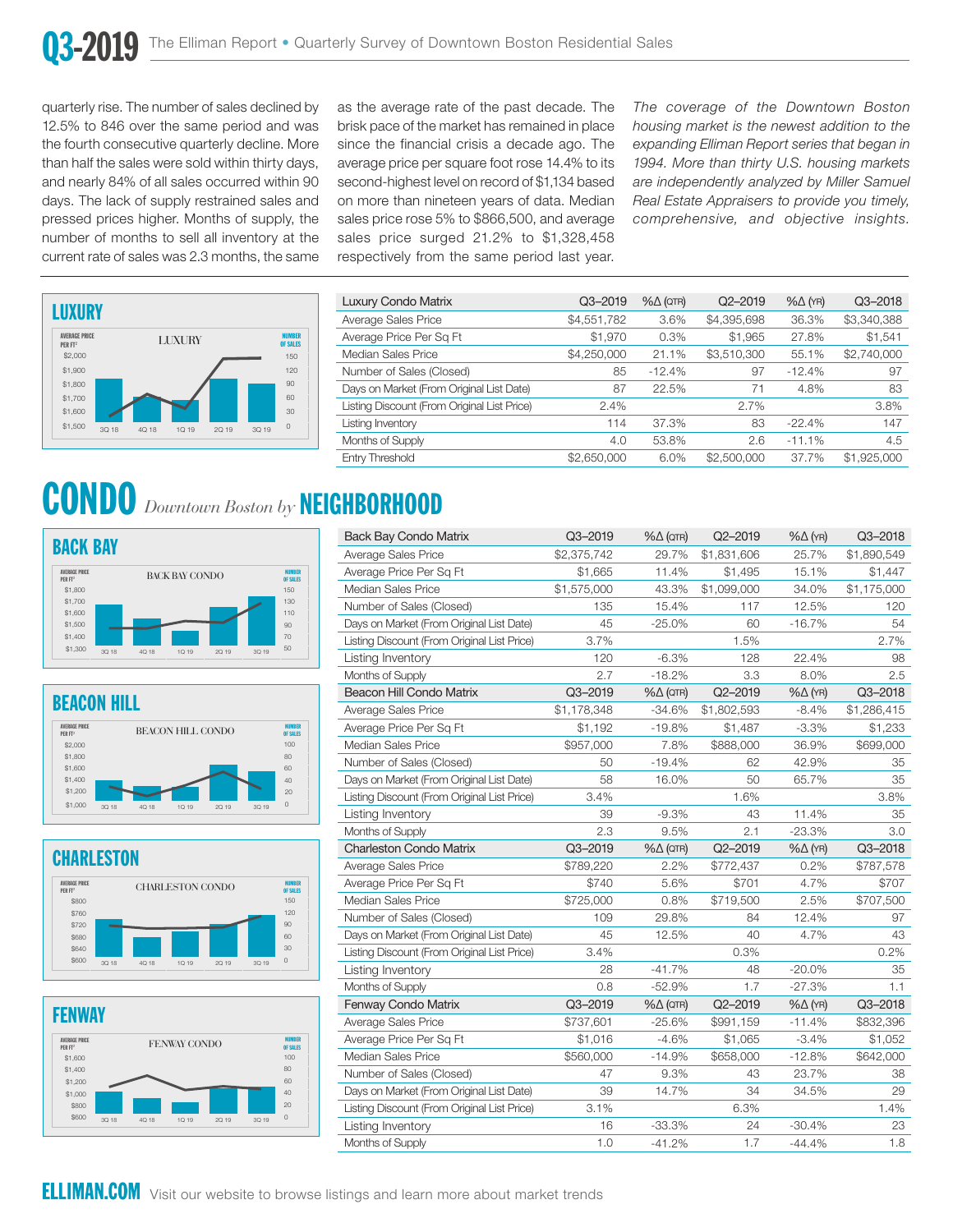$\sim$  300  $\mu$  300  $\mu$  300  $\mu$  300  $\mu$  300  $\mu$  300  $\mu$  300  $\mu$  300  $\mu$  300  $\mu$ 

\$1,050

60

400

OF SALES

24

72

7

240

OF SALES

30 40

OF SALES

0

31

0 60

180 240 Q3-2019

%∆ (ατr) Q2–2019 %∆ (γr) Q3–2018

180





\$1,200



NORTH END CONDO NUMBER

SEAPORT CONDO NUMBER

SOUTH BOSTON CONDO NUMBER

#### **SEAPORT** EAP<sup>(</sup> \$1,000 \$1,100

PER FT2

\$900

\$1,700 \$2,100

AVERAGE PRICE PER FT2



#### **SOUTH BOSTON CONDOM** v. 111 AVERAGE PRICE



#### SOUTH END **OUTH END**  $\overline{\phantom{a}}$

PER FT2



#### WATERFRONT  $-$ 3Q 18 4Q 18 1Q 19 2Q 19 3Q 19 \$1080\$1140\$1200 AVERAGE PRICE PER FT2 \$950 \$1,000 WATERFRONT CONDO NUMBER

\$1020

\$900 \$950

\$600

\$960

\$840





| Average Sales Price                         | \$1,769,388 | 18.0%               | \$1,499,516 | 24.4%              | \$1,421,909 |
|---------------------------------------------|-------------|---------------------|-------------|--------------------|-------------|
| Average Price Per Sq Ft                     | \$1,248     | 13.1%               | \$1,103     | 4.3%               | \$1,196     |
| Median Sales Price                          | \$1,289,167 | 7.5%                | \$1,199,500 | 20.5%              | \$1,070,000 |
| Number of Sales (Closed)                    | 47          | $-13.0%$            | 54          | 4.4%               | 45          |
| Days on Market (From Original List Date)    | 107         | $-15.1%$            | 126         | 50.7%              | 71          |
| Listing Discount (From Original List Price) | 2.3%        |                     | 5.6%        |                    | 3.1%        |
| Listing Inventory                           | 67          | $-8.2%$             | 73          | $-4.3%$            | 70          |
| Months of Supply                            | 4.3         | 4.9%                | 4.1         | $-8.5%$            | 4.7         |
| North End Condo Matrix                      | Q3-2019     | $\% \Delta$ (QTR)   | Q2-2019     | $% \triangle (YR)$ | Q3-2018     |
| Average Sales Price                         | \$700,142   | 13.7%               | \$615,885   | 3.1%               | \$679,328   |
| Average Price Per Sq Ft                     | \$870       | -4.6%               | \$912       | $-10.6%$           | \$973       |
| Median Sales Price                          | \$639,500   | 2.3%                | \$625,000   | 11.2%              | \$575,000   |
| Number of Sales (Closed)                    | 24          | 84.6%               | 13          | $-25.0%$           | 32          |
| Days on Market (From Original List Date)    | 59          | 84.4%               | 32          | 73.5%              | 34          |
| Listing Discount (From Original List Price) | 2.8%        |                     | 1.3%        |                    | 0.6%        |
| Listing Inventory                           | 14          | $-56.3%$            | 32          | $-17.6%$           | 17          |
| Months of Supply                            | 1.8         | $-75.7%$            | 7.4         | 12.5%              | 1.6         |
| Seaport Condo Matrix                        | Q3-2019     | $\% \Delta$ (QTR)   | Q2-2019     | $% \triangle (YR)$ | Q3-2018     |
| Average Sales Price                         | \$2,536,948 | 4.1%                | \$2,435,971 | 96.0%              | \$1,294,649 |
| Average Price Per Sq Ft                     | \$1,735     | 0.8%                | \$1,722     | 52.7%              | \$1,136     |
| Median Sales Price                          | \$1,645,000 | $-21.2%$            | \$2,088,090 | 84.8%              | \$890,000   |
| Number of Sales (Closed)                    | 45          | $-60.5%$            | 114         | $-10.0\%$          | 50          |
| Days on Market (From Original List Date)    | 71          | 136.7%              | 30          | 65.1%              | 43          |
| Listing Discount (From Original List Price) | 1.3%        |                     | 1.0%        |                    | 3.0%        |
| Listing Inventory                           | 55          | 22.2%               | 45          | 41.0%              | 39          |
| Months of Supply                            | 3.7         | 208.3%              | 1.2         | 60.9%              | 2.3         |
| South Boston Condo Matrix                   | Q3-2019     | $% \triangle (QTR)$ | Q2-2019     | $% \triangle (YR)$ | Q3-2018     |
| Average Sales Price                         | \$766,686   | $-8.9%$             | \$841,307   | $-4.5%$            | \$802,925   |
| Average Price Per Sq Ft                     | \$712       | $-3.0%$             | \$734       | $-5.9%$            | \$757       |
| Median Sales Price                          | \$722,000   | $-9.8%$             | \$800,000   | $-4.4%$            | \$755,000   |
| Number of Sales (Closed)                    | 176         | $-23.8%$            | 231         | $-42.5%$           | 306         |
| Days on Market (From Original List Date)    | 44          | $-24.1%$            | 58          | 37.5%              | 32          |
| Listing Discount (From Original List Price) | 2.4%        |                     | 0.8%        |                    | 0.5%        |
| Listing Inventory                           | 143         | $-4.7%$             | 150         | 28.8%              | 111         |
| Months of Supply                            | 2.4         | 26.3%               | 1.9         | 118.2%             | 1.1         |
| South End Condo Matrix                      | Q3-2019     | $% \triangle (QTR)$ | Q2-2019     | $% \triangle (YR)$ | Q3-2018     |
| Average Sales Price                         | \$1,311,530 | 9.9%                | \$1,193,347 | 8.4%               | \$1,209,941 |
| Average Price Per Sq Ft                     | \$1,093     | 0.3%                | \$1,090     | 4.3%               | \$1,048     |
| Median Sales Price                          | \$1,035,000 | 8.9%                | \$950,000   | 0.0%               | \$1,035,000 |
| Number of Sales (Closed)                    | 153         | $-12.6%$            | 175         | $-12.6%$           | 175         |
| Days on Market (From Original List Date)    | 41          | $-6.8%$             | 44          | $-10.9%$           | 46          |
| Listing Discount (From Original List Price) | 1.7%        |                     | 0.8%        |                    | 0.3%        |
| Listing Inventory                           | 81          | 19.1%               | 68          | 1.3%               | 80          |
| Months of Supply                            | 1.6         | 33.3%               | 1.2         | 14.3%              | 1.4         |
| <b>Waterfront Condo Matrix</b>              | Q3-2019     | $% \triangle (QTR)$ | Q2-2019     | $% \triangle (YR)$ | Q3-2018     |
| Average Sales Price                         | \$1,463,796 | 5.5%                | \$1,387,801 | 23.5%              | \$1,185,231 |
| Average Price Per Sq Ft                     | \$1,067     | $-7.6%$             | \$1,155     | 9.8%               | \$972       |
| Median Sales Price                          | \$1,282,500 | $-0.4%$             | \$1,287,500 | 30.2%              | \$985,000   |
| Number of Sales (Closed)                    | 42          | 10.5%               | 38          | $-20.8%$           | 53          |
| Days on Market (From Original List Date)    | 99          | 15.1%               | 86          | 125.0%             | 44          |
| Listing Discount (From Original List Price) | 4.0%        |                     | 2.3%        |                    | 2.1%        |
| Listing Inventory                           | 70          | $-15.7%$            | 83          | 48.9%              | 47          |
| Months of Supply                            | 5.0         | $-24.2%$            | 6.6         | 85.2%              | 2.7         |
| West End Condo Matrix                       | Q3-2019     | $\% \Delta$ (QTR)   | Q2-2019     | %∆ (YR)            | Q3-2018     |
| Average Sales Price                         | \$685,167   | $-10.1%$            | \$762,190   | 16.2%              | \$589,781   |
| Average Price Per Sq Ft                     | \$774       | $-0.8%$             | \$780       | 18.2%              | \$655       |
| Median Sales Price                          | \$520,000   | $-28.8%$            | \$730,000   | $-5.9%$            | \$552,500   |
| Number of Sales (Closed)                    | 18          | $-14.3%$            | 21          | 12.5%              | 16          |
| Days on Market (From Original List Date)    | 56          | $-17.6%$            | 68          | $-3.4%$            | 58          |
| Listing Discount (From Original List Price) | 4.4%        |                     | 1.8%        |                    | 2.2%        |
| Listing Inventory                           | 9           | 0.0%                | 9           | 28.6%              | 7           |
| Months of Supply                            | 1.5         | 15.4%               | 1.3         | 15.4%              | 1.3         |

Visit our website to browse listings and learn more about market trends **ELLIMAN.COM**